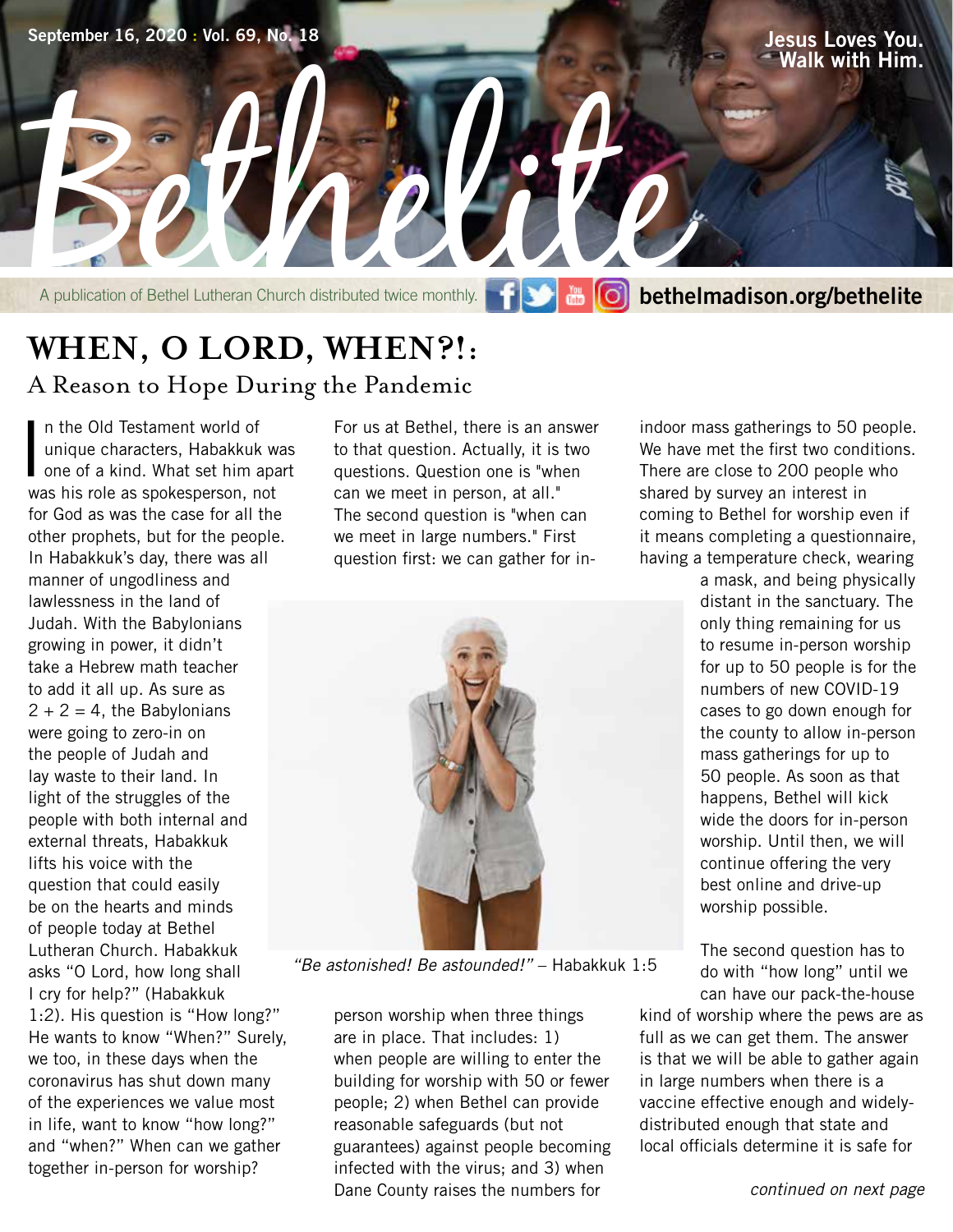#### *continued from previous page*

mass gatherings to resume without limits. From what scientists and experts in the business tell us, there may be a safe and effective vaccine approved and available for mass production in January or February. It will take months to manufacture the hundreds of millions necessary to send throughout the country. It will take more months for enough people in any given community to become vaccinated to help create the widespread immunity needed for the state and county to lift all the restrictions placed on us by this virus. Those months could easily extend though the summer and early fall. We may be able to see light at the end of the tunnel in early fall and anticipate full pack-the-house worship in November or December of 2021.

That seems like a long time away. And we can understand how Habakkuk could speak for the people in crying how "HOW LONG?!" In other words, "ARE YOU KIDDING ME?!" One of the beautiful features of the book of Habakkuk is its honesty. The prophet complains bitterly to God for the people. An even more beautiful feature of the book of Habakkuk is that not only does the prophet speak to God for the people, but God also speaks to Habakkuk and the people. In this conversation, the first thing God says is "Look and see! Be astonished! Be astounded! For a work is being done in your days that you would not believe if you were told" (Habakkuk 1:5). Here we see an amazing truth about God. While we give the full intensity of our frustration, disappointment, disillusionment, and irritation to God, God is also preparing to unload on us. God is preparing a staggering blessing to unload into our lives. Could it be possible, I wonder, that God is using the very hardship we are now enduring to clear the ground for a broader and deeper blessing? Honestly, I think that not only is it possible but likely. That is why I encourage you now. Do not hold back. Reach down deep and give to God the whole kit and kaboodle of unsettling and uncomfortable feelings. While you are unloading all that onto God, know this, God is also about to unload onto you. And God is about to unload onto us as a church. God is about to unload something wonderful, even mind-boggling into our lives. Brace yourselves.

> *–Mike Brown Lead Pastor*



### Sundays, Sept 20 & 27

Back to School photos for this unique start to the school year with photographer, Shalicia Johnson (ArrowStar Photography: www.arrowstarphotography.com).

- Sunday, Sept 20; 11:15am-2pm Bethel Lutheran Church Parking Lot
- Sunday, Sept 27; 11:15am-2pm Warner Park
- If you have more than two students in your family, please sign up for more than one time slot.
- We will have fun props/signs for your student to choose from (i.e. grade levels) for their photo!
- Digital Photos will be shared with you via email (no cost for you!)
- Questions or Concerns? Email Cindy@Bethel-Madison.org  $\leftrightarrow$

### **Do You Have This Number on Your Phone?**

608.216.3600

Bethel is always committed to being there for you in good times and in bad. You may always call the church main number at 608.257.3577 to request a pastor or other



staff person. But as that phone line is only answered during normal business hours from 8:30-5pm, Bethel also has an emergency phone number for you to use should you need it. That number is 608.216.3600. Please keep this phone number with you for easy reference. Pastor John Swanson carries this cell phone and will respond immediately. The number is also included in the after-hours voicemail for Bethel's main number. In the event you wish to speak with Pastor Mike in an emergency, you are welcome to call him on his personal direct cell phone at 419.345.2836. Bethel is here for you!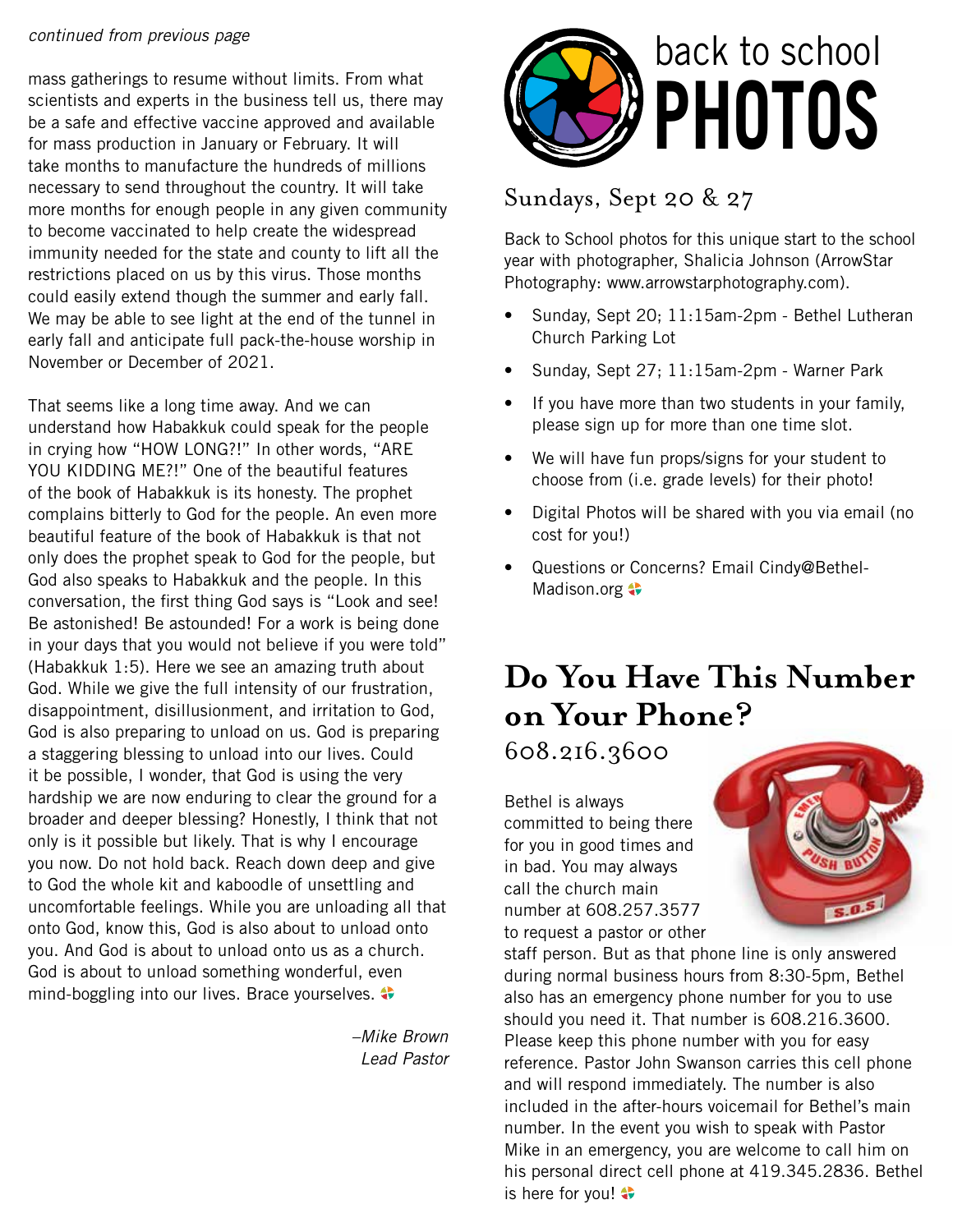# **Reconciliation**

New Sermon Series: Sept 20 - Oct 4



This three-week series by Pastor Mike and Pastor John will speak with honesty and hope about how Bethel can lead the community toward healing and racial reconciliation. Every single person in our community has been touched by racism and suffers from its effects. Every single person in our community needs to hear God's promise for people longing for a better world.

### **Bible Study with Mimi**



The Narrative Lectionary is an alternative to the Revised Common Lectionary. Developed by Lutheran pastors and professors a decade ago. It follows the sweep of the biblical story, from Creation through the early Christian church. It includes well known favorite stories (like Joseph and Noah) as well as some you might have never heard before (like the prophet Joel). Please sign up beforehand, it will help me stay in touch with you and send you resources you may want or need for the class. Join us anytime, come when you're able.

**Day:** Mondays, beginning September 14 **Time:** 7-8:15pm **Zoom Link:** https://intervarsity.zoom.us/j/98537309370 **Leader:** Mimi Troutman

### **My Skin: Racial Back to Nature at Horizons**



**Date:** Saturday, Oct 10 & 17 **Address:** 4651 CTH ZZ, Dodgeville, WI **Contact us** at 608.215.1117 or Molly@bethelhorizons. org with questions or concerns.

Bethel Horizons and Bethel Lutheran Church know that friends and families are looking for ways to recreate and reconnect while being aware of physical safety guidelines. With this opportunity paid for by Bethel Lutheran Church, we will be welcoming friends and families of Bethel Lutheran Church for free outdoor activities on two fall weekends, Sat, Oct 10 & 17, from 9am-3pm. Each group of friends or family will receive a welcome packet, with a map, and passport for activity stations. Guests at Back to Nature at Bethel Horizons programs can participate in the following activities:

- Hiking the trails
- Fishing at Question Mark Pond (from the shore or dock).
- An arts & craft station
- Nature Center Exhibit Room with Live Animals
- Rock climbing & rappelling near Main Cliff.

Space is limited so register soon! Lunch will not be provided by Horizons, you will need to bring your own meals, snacks and beverages. With any questions please contact Molly at Molly@bethelhorizons.org.

**Register Here:** www.bethel-madison.org/nature

**Register Here:** https://tinyurl.com/yyq5ng9x  $\bullet$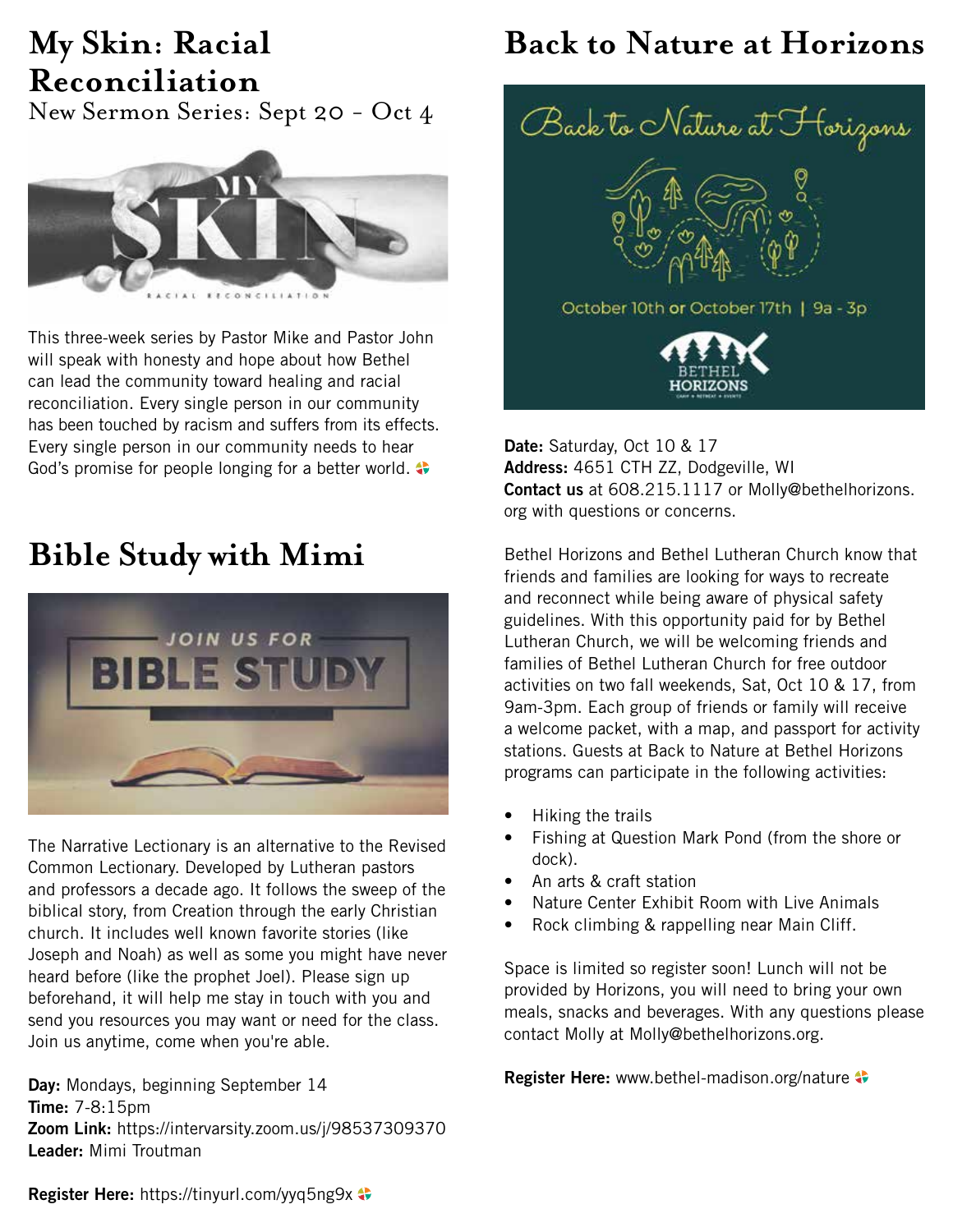### **A Call to Justice and Mercy**

*"What does the Lord require of you but to do justice, love kindness and walk humbly with your God." –Micah 6:8*

We are called - all of us - and invited:

- to **imagine** ending racial injustice and systemic racism
- to **learn** why racial injustice and racism thrives
- to **work** for racial justice and dismantle racism

Let's join together in A Call to Justice and Mercy (ACTJAM) to answer Jesus' call to love our neighbors and work for God's way of justice and mercy.

### *Caring for Social Justice Team*

### **Did you know that Wisconsin**

- has the **worst** Black infant mortality rate of all 50 states at 15.7 per 1,000 births?
- has the **worst** economic disparity between its Black and white residents?
- ranks **worst** for Black/white racial equality in education?

#### **An invitation to learn**

We want to do something about racial injustice. As Christians we know what Jesus asks of us. Love our neighbors. How is the question. How do we love our neighbors? How do we eliminate racism?

To answer these questions we need to go back to school. We need to learn about racism, how it came to be, and in what forms it lives on today. We can't dismantle something unless we know it.

ACTJAM is borrowing a page from the University with Big Reads. We'll all read a book and then talk about it. Virtually of course. Each month we'll have a Big Read, a Big Watch (movie) or a Big Sing (music). The Bigs will give us a common language to talk about what we're learning as a Bethel community. In families, circles, men's groups, XYZ, youth group, etc.

The Bigs are not entertainment. They're not about liking or even agreeing with. They're openers. Eye openers. Ear openers. Heart and mind openers. Conversation openers with family and friends. With ourselves.

During October, we'll read and discuss *Stamped: Racism, Antiracism, and You* by Jason Reynolds and Ibram X. Kendi, a fast-paced look at the history of race in America written for ages 12+.

#### **Getting started**

- Check out the ACTJAM page on Bethel's website: www.bethel-madison.org/actjam
- Email ACTJAM@bethel-madison.org to join the Facebook group
- Order Stamped from the library or a book seller



#### **Stamped: Racism, Antiracism, and You** By Jason Reynolds and Ibram X. Kendi 248 pages Written for ages 12+

### **Optional:**

*Stamped from the Beginning: The Definitive History of Racist Ideas in America* by Ibram X. Kendi., 516 pages

### **An invitation to work for God's justice**

Dismantling racism is a heavy lift. Racism is way bigger than we are – a super Goliath. And it's deeply entrenched from education to healthcare.

The apostle Paul says the church is to be a prophetic community. Community because we're stronger together – and strength matters against super Goliaths. Prophetic because that means telling it like it is - calling out the difference between God's justice and human injustice -- and doing something about injustice when we see it.

God's justice restores creation – bringing all of it together. God's justice removes the barriers we've created between "us" and "them". Removing barriers is what Jesus did and we're following him!

This is why we'll be partnering with other churches and organizations to form an even bigger community. Big enough to go after the super Goliath of racism. We'll partner with organizations that are already doing antiracist work to grow the impact of their programs.

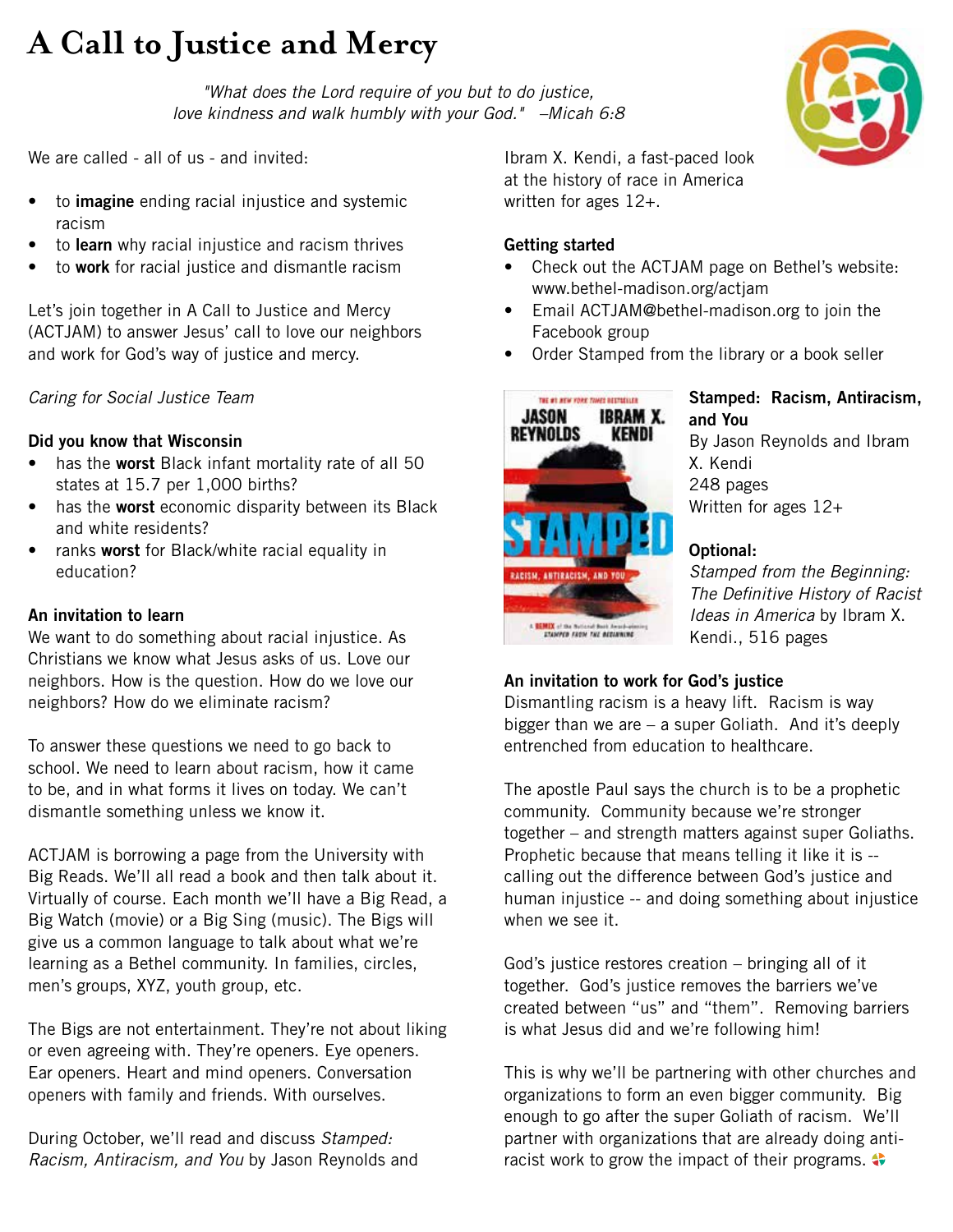### **Caring for Creation**

Is excited to announce the launch the new season of C4C programs on September 27!

The new series expands on what you have come to expect from C4C:

- Fact-based content from leading experts
- Environmental education for the curious novice and the well-informed advocate
- Answers to questions about how, when, and why Creation is subject to human impacts
- Insights about what we as individuals and we as Bethel can help mitigate the crisis in our own community

C4C events this year will connect climate responsibilities and social justice. Why? Caring for creation includes humanity in all its hues, conditions, and locales. Human decisions, policies and actions critically impact the safety of our environment and our collective future. And damage wrought by climate change and pandemics falls most heavily on the poor and the powerless.

Until we can gather in person, online technologies will connect us to live presentations with audience interaction.



Plan to join us via Zoom for our first forum Sunday, September 27, 10:30-11:30am. UW Professor Josh Garoon of the Department of Community and Environmental Sociology will help us understand some root causes of social injustice associated with pandemics.

See www.bethel-madison.org/c4c on Bethel website for a description of this session and also a listing of the full schedule for 2020-2021.  $\bullet$ 

## **Transformed Community:**

Freed & Empowered for Radical Welcome



### **Thursdays, Now-Oct 1, 7-8:30pm Led by Pam Shellberg**

A Bible Study for our Reconciling in Christ work together, opening our hearts and our church to the LGBTQIA+ community

Do not be conformed to this world, but be transformed by the renewing of your minds, so that you may discern what is the will of God— what is good and acceptable and perfect. —Romans 12:2

The kind of transformation Paul is talking about is not easily come by. It demands that we not conform to this world but rather live counterculturally. This kind of faithfulness requires a group effort! This study will focus on the nature and character of Christian community—what kind of change it makes in the world and also how it challenges its individual members, even as it sustains them, in the work of living with radical generosity, inclusion, compassion, justice, and forgiveness. Let's consider how this kind of radical discipleship shapes relationships with LGBTQIA+ people, and advances Bethel's effort to become an RIC church.

**Login Link:** https://tinyurl.com/yd97ymws **Meeting ID:** 985 8873 5393 **Password:** 431880 **If Calling In Via Phone: 312.626.6799**  $\bullet$ 



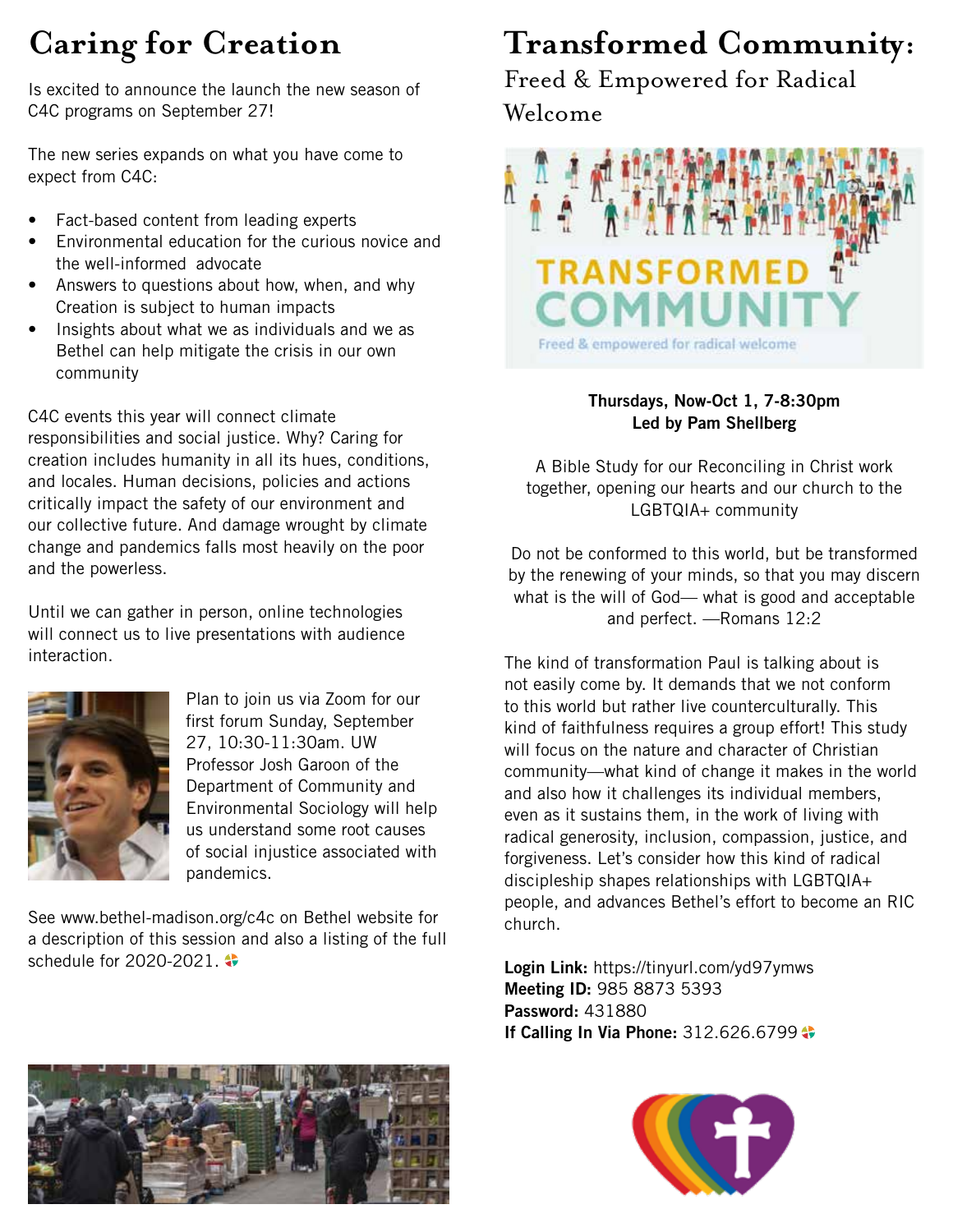### **Sunday Morning Worship Time Change** Preparing for the Future

Bethel's Sunday morning worship times will change slightly in anticipation of the day when Dane County allows mass gatherings of up to 50 people. The new schedule will be:

**7:30am** - Live-Streamed Liturgy **9am** - Streamed Liturgy Service of the Word **10am** - TV Broadcast (WKOW, Channel 21) **11am** - Live-Streamed Contemporary **4pm** - Drive-up Worship (weather permitting)

This change will take place on October 4, 2020.

### **2020 Bethel Kubb Champions**



Bob Mertes, Kathy Pielage and John Shanda

### **Bethel Drive-up Worship**

### Sundays at 4pm

Using its own parking lot as the scene for a holy and wholesome time of worship, Bethel will celebrate the goodness of Jesus Christ and the invitation to a new life. Attendance will be limited to 60 cars. Because of limited parking, you must pre-register. Register by phone by calling the church office at 608.257.3577, or use the online registration located here: www.bethelmadison.org/driveup. Bulletins will be provided as well as communion elements for each person in the car. Sound will be broadcast over an outdoor PA system and over an FM radio station for worshipers to receive through the radio in their vehicles.

### **Picnic and Pianos at Horizons**

Saturday, October 3 from 5-8pm



Picnic and Pianos is back with Luke Hrovat-Staedter and Patrick Kenney! Bring your chairs, blankets and beverages of your choice for a great time out on The Hill at Horizons! Transportation to your assigned location can be provided if needed. Some picnic tables can be provided as well. They will play YOUR requests LIVE!

If you register before Sept 29, you have the option of purchasing a picnic provided by Horizons (See options below). Beginning Sept 29, online registration will be closed but you are still able to attend the entertainment portion and pay upon entry with check, cash or card. If you have any questions contact Molly at Molly@ bethelhorizons.org.

Meal Options (A beverage will be provided for each purchased meal):

- Chicken quarters with Bethel Horizons secret marinade, mashed potatoes, corn, grapes and french bread
- Stuffed peppers, mashed potatoes, corn, grapes and french bread
- Gluten Free option available upon request

**Register Here:** https://tinyurl.com/y6eoytmg



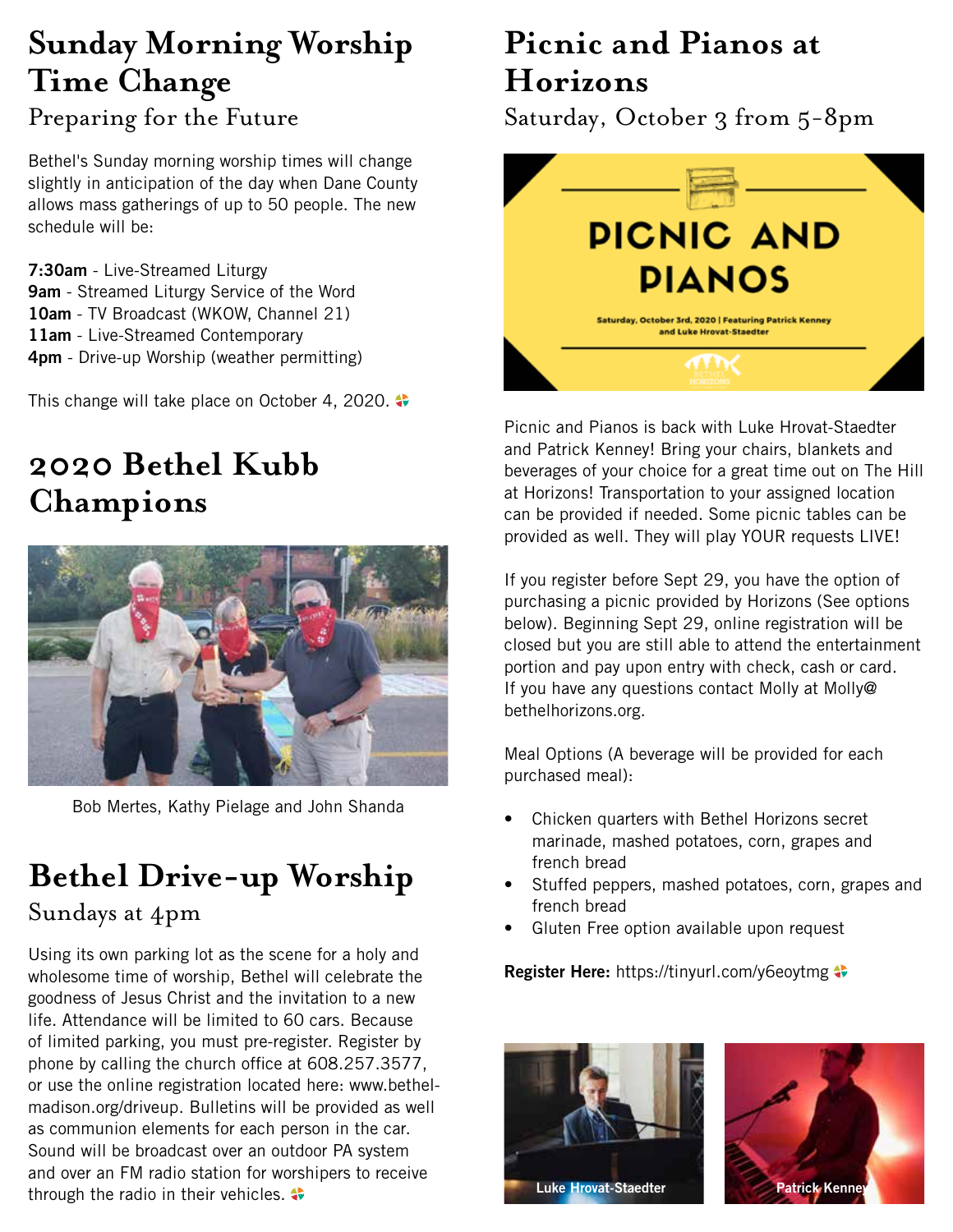#### **Men's Current Christian Concern (Thursdays at 8:30am)**

Men's Current Christian Concerns continues to meet each Thursday morning via a Zoom video conference. The meeting starts at 8:30am instead of 7am during this temporary rearrangement.

**Sept 17** - China's Future in the World **Sept 24** - Reparations: Theory and Problems If you have questions, contact Larry Larrabee at 608.249.9982.

### **Realm Corner**



Welcome to Realm, Bethel's online community. Please join us and give it a try!

In each Bethelite we will give you a little insight into ways you can use Realm. Keep your eye out of them!

### **What is Realm?**

Realm provides many ways for the people of Bethel to connect with each other as well as being a store house for our online directory. Realm is a closed community which means you need to be invited to join (we only invite Bethel Members). You also need an email and password in order to access the information so your information is only visible to Bethel staff and members.

### **How does Realm work?**

- **• Profiles:** Your profile is your starting point. It contains your contact information, household members, email preferences, giving history, groups you belong to, and more.
- **• Groups:** Realm's "Groups" feature simplifies interacting with others in the church, including committees and small group ministries. When you activate your profile, you are automatically part of a group called "Bethel Member Directory."
- **• Giving:** You can pledge, contribute, and see your giving history through your profile.

If you would like help with anything related to Realm please email Judy Armelin with the email judy@bethelmadison.org. I can set up a Zoom tutorial for a group or individuals. See you in Realm!

### **Confirmation Program Updates**

We are buzzing with excitement about our fall plans. You're missed and loved and you belong with us! The good news, my friends, is that we have lots of good things in store for us this year. Not only do we have exciting plans coming up, but we can also feel good that God has already carried us this far! As much as things have been different, and as much as we've struggled to adjust, God is bringing us through with a new hope for the powerful and wonderful ways that God continues to creatively bring us together and nurture our hearts and souls.

Here is what our young people get to look forward to this fall! Please mark your calendars and pass on this info to the young people and families in your life!

### **Clothing Swap (for Middle Schoolers and High Schoolers!) Sept 26 from 1-3pm**

We all need a back-to-school new look, virtual school or not! Bring a trash bag of your washed unwanted clothes to Orchard Ridge Park. Pick a tarp to lay out your clothes, and stay tuned for the go-ahead for the rotation around to see what inspiring new clothes you can find! We'll mask and socially distance to keep everyone safe!

### **Transformations: People of God Introducing our Confirmation Program for the Fall!**

This Confirmation series will feature monthly video "transformations" of people you know in your Bethel community into people of the Bible. Starting September 13, we will begin to study Priscila and Aquila, a couple that worked with the Apostle Paul in the beginning of the Church and hosted church in their home. Patrick Kenney and I will transform before your very eyes and tell their story. Mid-October, you'll see Drae Lick transform into a Roman soldier, telling the story of the Roman soldier assigned to Paul's house arrest. Confirmation-aged youth (6th-8th grade) will follow along with their lesson materials and participate in weekly zoom meetings, one in person event per month, and cool at home activities.

*–Rachel Brown, Director of Youth Ministries*

### **VIEW MORE OPPORTUNITIES: www.bethel-madison.org/events**